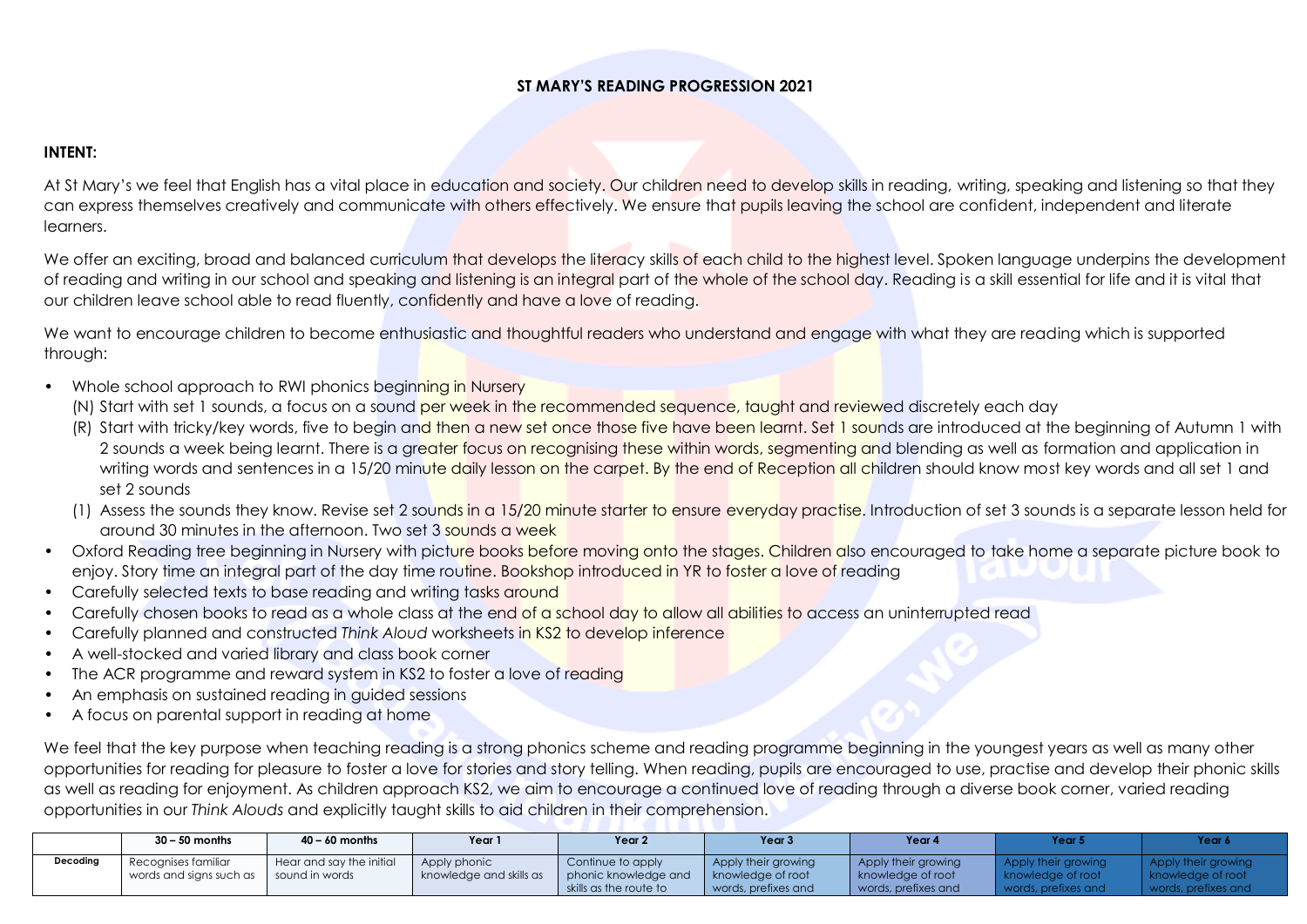| own name and<br>advertising logos | Segment the sounds in<br>simple words and blend<br>them together<br>Link sounds to letters,<br>naming and sounding<br>the letters of the<br>alphabet and know<br>which letters represent<br>some sounds in simple<br>words<br>Begin to read words<br>and simple sentences<br>Use phonic knowledge<br>to decode regular<br>words and read them<br>aloud accurately<br>Read some common<br>irregular words<br>Read phonically regular<br>words of more than<br>Read many irregular but<br>high frequency words | the route to decode<br>words<br>Respond speedily with<br>the correct sound to<br>graphemes (letters or<br>groups of letters) for all<br>40+ phonemes,<br>including, where<br>applicable, alternative<br>sounds for graphemes<br>Read accurately by<br>blending sounds in<br>unfamiliar words<br>Read accurately by<br>blending sounds in<br>unfamiliar words<br>containing GPCs that<br>have been taught<br>Read common<br>exception words<br>Read common<br>exception words, noting<br>unusual<br>correspondences<br>between spelling and<br>sound and where these<br>occur in the word<br>Read words containing<br>taught GPCs and $-s$ , $-$<br>es, -ing, -ed, -er and -<br>est endings<br>Read other words of<br>more than one syllable<br>that contain taught<br><b>GPCs</b><br>Read words with<br>contractions [for<br>example, I'm, I'll, we'll],<br>and understand that<br>the apostrophe<br>represents the omitted<br>letter(s)<br>Read aloud accurately<br>books that are<br>consistent with their<br>developing phonic<br>knowledge and that do<br>not require them to use<br>other strategies to work<br>out words | decode words until<br>automatic decoding<br>has become<br>embedded and<br>reading is fluent<br>Read accurately by<br>blending the sounds in<br>words that contain the<br>graphemes taught so<br>far, especially<br>recognising alternative<br>sounds for graphemes<br>Read accurately words<br>of two or more syllables<br>that contain the same<br>graphemes as above<br>Read words containing<br>common suffixes<br>Read further common<br>exception words, noting<br>unusual<br>correspondences<br>between spelling and<br>sound and where these<br>occur in the word.<br>Read most words [at an<br>instructional level 93-<br>95%] quickly and<br>accurately, without<br>overt sounding and<br>blending, when they<br>have been frequently<br>encountered | suffixes (etymology and<br>morphology) as listed in<br>English Appendix 1,<br>both to read aloud and<br>to understand the<br>meaning of new words<br>they meet (relevant to<br>Y3 see NC English<br>Appendix 1)<br>Read further exception<br>words, noting the<br>unusual<br>correspondences<br>between spelling and<br>sound, and where these<br>occur in the word<br>Child is beginning to<br>experiment with<br>different pronunciation<br>of words based on their<br>decoding knowledge | suffixes, both to read<br>aloud and to<br>understand the<br>meaning of new words<br>they meet<br>Read further exception<br>words, noting the<br>unusual<br>correspondences<br>between spelling and<br>sound, and where these<br>occur in the word<br>Child can decode the<br>word with the correct<br>pronunciation based on<br>their knowledge of<br>vocabulary | suffixes (morphology<br>and etymology), as<br>listed in English<br>Appendix 1, both to<br>read aloud and to<br>understand the<br>meaning of new words<br>that they meet | suffixes (morphology<br>and etymology), as<br>listed in English<br>Appendix 1, both to<br>read aloud and to<br>understand the<br>meaning of new words<br>that they meet<br>Child can decode new<br>words fluently. |
|-----------------------------------|--------------------------------------------------------------------------------------------------------------------------------------------------------------------------------------------------------------------------------------------------------------------------------------------------------------------------------------------------------------------------------------------------------------------------------------------------------------------------------------------------------------|--------------------------------------------------------------------------------------------------------------------------------------------------------------------------------------------------------------------------------------------------------------------------------------------------------------------------------------------------------------------------------------------------------------------------------------------------------------------------------------------------------------------------------------------------------------------------------------------------------------------------------------------------------------------------------------------------------------------------------------------------------------------------------------------------------------------------------------------------------------------------------------------------------------------------------------------------------------------------------------------------------------------------------------------------------------------------------------------------------------------------------|---------------------------------------------------------------------------------------------------------------------------------------------------------------------------------------------------------------------------------------------------------------------------------------------------------------------------------------------------------------------------------------------------------------------------------------------------------------------------------------------------------------------------------------------------------------------------------------------------------------------------------------------------------------------------------------------------------------------------------------------------------------|---------------------------------------------------------------------------------------------------------------------------------------------------------------------------------------------------------------------------------------------------------------------------------------------------------------------------------------------------------------------------------------------------------------------------------------------------------------------------------------------|------------------------------------------------------------------------------------------------------------------------------------------------------------------------------------------------------------------------------------------------------------------------------------------------------------------------------------------------------------------|-------------------------------------------------------------------------------------------------------------------------------------------------------------------------|--------------------------------------------------------------------------------------------------------------------------------------------------------------------------------------------------------------------|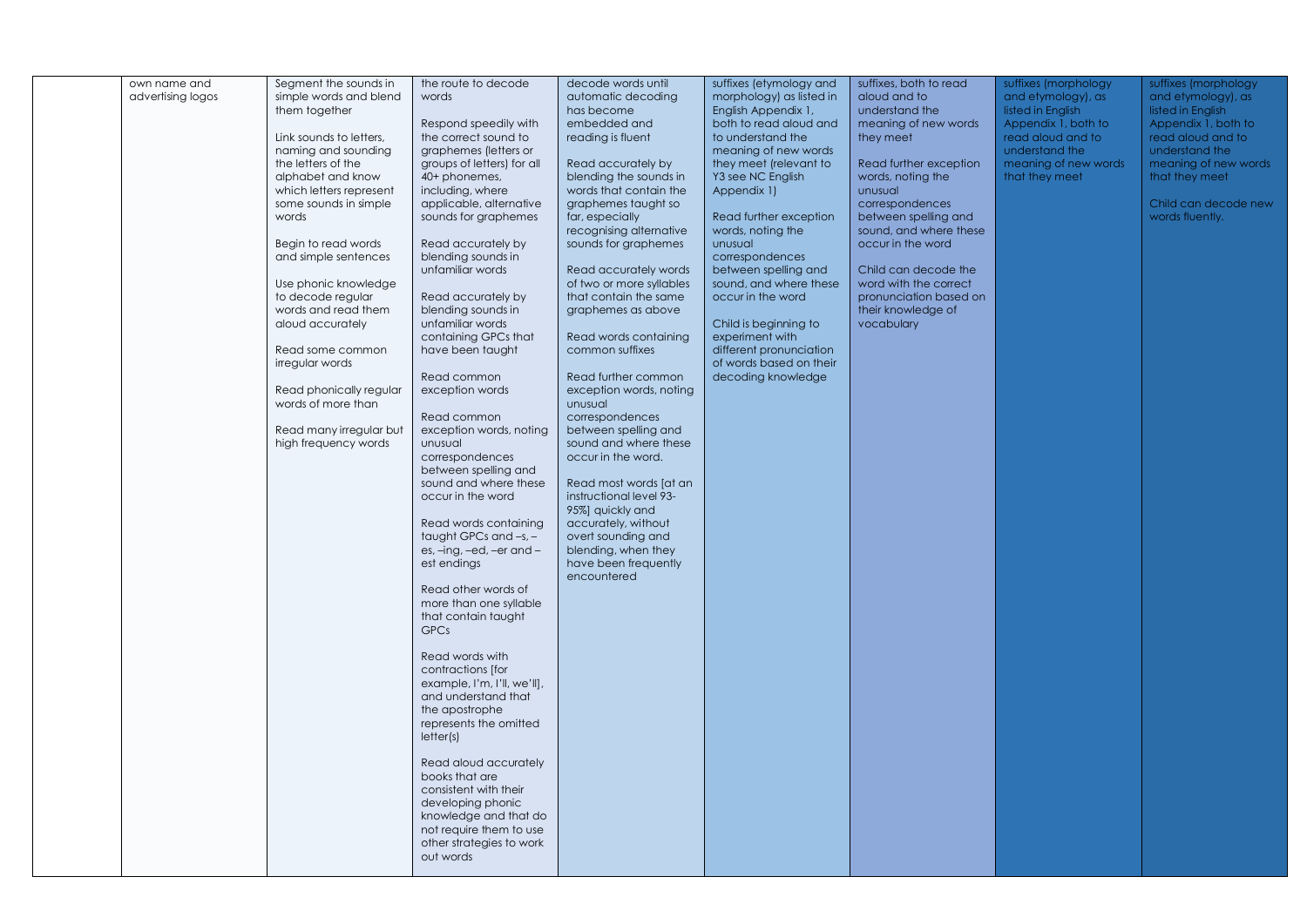|                                  |                                                                                                                                                                                                                                                                                                                                                                                                                                                        |                                                                                                                                                                                          | Re-read these books to<br>build up their fluency<br>and confidence in word<br>reading                                                                                                                                                                                        |                                                                                                                                                                                                                                                                                                        |                                                                                                                                                                                                                                                                                                                                                                      |                                                                                                                                                                                                                                                                                                                                                                           |                                                                                                                                                                                                                                                                                                                                                                                                                                                     |                                                                                                                                                                                                                                                                                                                                                                                                                                                                                        |
|----------------------------------|--------------------------------------------------------------------------------------------------------------------------------------------------------------------------------------------------------------------------------------------------------------------------------------------------------------------------------------------------------------------------------------------------------------------------------------------------------|------------------------------------------------------------------------------------------------------------------------------------------------------------------------------------------|------------------------------------------------------------------------------------------------------------------------------------------------------------------------------------------------------------------------------------------------------------------------------|--------------------------------------------------------------------------------------------------------------------------------------------------------------------------------------------------------------------------------------------------------------------------------------------------------|----------------------------------------------------------------------------------------------------------------------------------------------------------------------------------------------------------------------------------------------------------------------------------------------------------------------------------------------------------------------|---------------------------------------------------------------------------------------------------------------------------------------------------------------------------------------------------------------------------------------------------------------------------------------------------------------------------------------------------------------------------|-----------------------------------------------------------------------------------------------------------------------------------------------------------------------------------------------------------------------------------------------------------------------------------------------------------------------------------------------------------------------------------------------------------------------------------------------------|----------------------------------------------------------------------------------------------------------------------------------------------------------------------------------------------------------------------------------------------------------------------------------------------------------------------------------------------------------------------------------------------------------------------------------------------------------------------------------------|
| Range of<br>Reading              | Listens to and joins in<br>with stories and poems.<br>one-to-one and also in<br>small groups<br>Joins in with repeated<br>refrains and anticipates<br>key events and phrases<br>in rhymes and stories                                                                                                                                                                                                                                                  | Enjoy an increasing<br>range of books<br>Listen to stories,<br>accurately anticipating<br>key events and respond<br>to what they hear with<br>relevant comments,<br>questions or actions | Listening to and<br>discussing a wide range<br>of poems, stories and<br>non-fiction at a level<br>beyond that at which<br>they can read<br>independently<br>Being encouraged to<br>link what they read or<br>hear read to their own<br>experiences                           | Listening to, discussing<br>and expressing views<br>about a wide range of<br>contemporary and<br>classic poetry, stories<br>and non-fiction at a<br>level beyond that at<br>which they can<br>read independently<br>Child can<br>independently link what<br>they have read to their<br>own experiences | Listening to and<br>discussing a wide range<br>of fiction, poetry, plays,<br>non-fiction and<br>reference books or<br><b>textbooks</b><br>Reading books that are<br>structured in different<br>ways and reading for a<br>range of purposes<br>Child can make links<br>between what they are<br>reading and their own<br>experiences or what<br>they have read before | Listening to and<br>discussing a wide range<br>of fiction, poetry, plays,<br>non-fiction and<br>reference books or<br>textbooks<br>Reading books that are<br>structured in different<br>ways and reading for a<br>range of purposes<br>Child can use the<br>features/structures in<br>different books (e.g.<br>using the glossary to find<br>the meaning of new<br>words) | Continuing to read and<br>discuss an increasingly<br>wide range of fiction,<br>poetry, plays, non-<br>fiction and reference<br>books or textbooks<br>Reading books that are<br>structured in different<br>ways and reading for a<br>range of purposes<br>Making comparisons<br>within and across books<br>Child begins to think<br>about authorial intent<br>with support                                                                           | Continuing to read and<br>discuss an increasingly<br>wide range of fiction,<br>poetry, plays, non-<br>fiction and reference<br>books or textbooks<br>Reading books that are<br>structured in different<br>ways and reading for a<br>range of purposes<br>Making comparisons<br>within and across books<br>Child is able to think<br>about what they have<br>read and what the<br>author's intent was<br>through the way it has<br>been written/language<br>used/layout on the<br>page. |
| <b>Familiarity with</b><br>Texts | Looks at books<br>independently<br>Handles books carefully<br>Knows information can<br>be relayed in the form<br>of print<br>Holds books the correct<br>way up and turns pages<br>Knows that print carries<br>meaning and, in English,<br>is read from left to right<br>and top to bottom<br>Shows interest in<br>illustrations and print in<br>books and print in the<br>environment<br>Beginning to be aware<br>of the way stories are<br>structured | Follow a story without<br>pictures or props<br>Follow instructions<br>involving several ideas<br>or actions                                                                              | Becoming very familiar<br>with key stories, fairy<br>stories and traditional<br>tales<br>Retelling key stories,<br>fairy stories and<br>traditional tales<br>considering their<br>particular<br>characteristics<br>Recognising and joining<br>in with predictable<br>phrases | Becoming increasingly<br>familiar with and<br>retelling a wider range<br>of stories, fairy stories<br>and traditional tales<br>Recognising simple<br>recurring literary<br>language in stories and<br>poetry                                                                                           | Increasing their<br>familiarity with a wide<br>range of books,<br>including fairy stories,<br>myths and legends, and<br>retelling some of these<br>orally<br>Identifying themes and<br>conventions in a wide<br>range of books<br>Child is beginning to<br>read a broader range<br>of genres<br>independently                                                        | Increasing their<br>familiarity with a wide<br>range of books,<br>including fairy stories,<br>myths and legends, and<br>retelling some of these<br>orally<br>Identifying themes and<br>conventions in a wide<br>range of books<br>Child is able to identify<br>books of different<br>genres                                                                               | Increasing their<br>familiarity with a wide<br>range of books,<br>including myths,<br>legends and traditional<br>stories, modern fiction,<br>fiction from our literary<br>heritage, and books<br>from other cultures and<br>traditions<br>Identifying and<br>discussing themes and<br>conventions in<br>and across a wide<br>range of writing<br>Children are beginning<br>to identify the features<br>of different types of<br>genres with support | Increasing their<br>familiarity with a wide<br>range of books,<br>including myths,<br>legends and traditional<br>stories, modern fiction,<br>fiction from our literary<br>heritage, and books<br>from other cultures and<br>traditions<br>Identifying and<br>discussing themes and<br>conventions in and<br>across a wide range of<br>writing<br>Children are<br>independently able to<br>identify the features of<br>different genres                                                 |
| Poetry &<br>Performance          | Enjoys rhyming and<br>rhythmic activities<br>Shows awareness of<br>rhyme and alliteration                                                                                                                                                                                                                                                                                                                                                              |                                                                                                                                                                                          | Learning to appreciate<br>rhymes and poems<br>Recite some rhymes<br>and poems by heart                                                                                                                                                                                       | Continuing to build up a<br>repertoire of poems<br>learnt by heart,<br>appreciating these and<br>reciting some, with                                                                                                                                                                                   | Preparing poems and<br>play scripts to read<br>aloud and to<br>perform, showing<br>understanding through                                                                                                                                                                                                                                                             | Preparing poems and<br>play scripts to read<br>aloud and to<br>perform, showing<br>understanding through                                                                                                                                                                                                                                                                  | Learning a wider range<br>of poetry by heart<br>preparing poems and<br>plays to read aloud and<br>to perform, showing                                                                                                                                                                                                                                                                                                                               | Learning a wider range<br>of poetry by heart;<br>Preparing poems and<br>plays to read aloud and<br>to perform, showing                                                                                                                                                                                                                                                                                                                                                                 |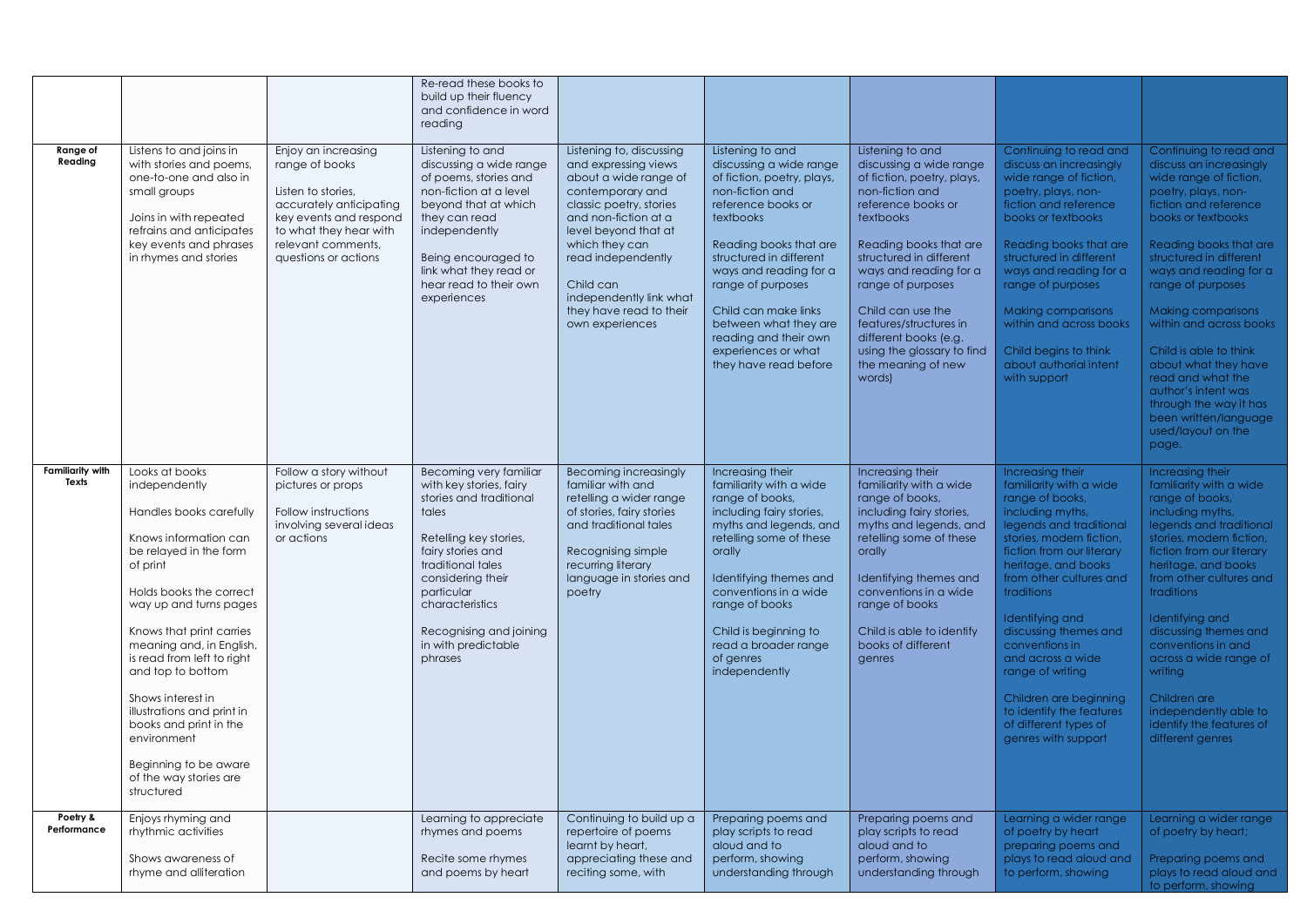|                      | Recognises rhythm in<br>spoken words                                                                                                                                         |                                                                                                         |                                                                                                                                                                                                                                        | appropriate intonation<br>to make the meaning<br>clear                                                                                                                                                                                                                                                                        | intonation, tone,<br>volume and action<br>Recognising some<br>different forms of poetry                                                                                                                                                                                                                       | intonation, tone, volume<br>and action<br>Recognising some<br>different forms of poetry<br>Can identify the<br>mood/tone of a poem<br>from how it is written or<br>performed (it is a happy<br>poem because it has a<br>lively rhythm)                                                                                                                                             | understanding through<br>intonation, tone and<br>volume so that the<br>meaning is clear to an<br>audience<br>Can identify different<br>features of different<br>types of poems                                                                                                                                                                                                                                                                       | understanding through<br>intonation, tone and<br>volume so that the<br>meaning is clear to an<br>audience<br>Is able to pick out<br>linguistic features of<br>different types of poems<br>and why they have<br>been used (e.g. I think<br>the poet has used this<br>metaphor because)                                                                                                                                                                                                                                                                          |
|----------------------|------------------------------------------------------------------------------------------------------------------------------------------------------------------------------|---------------------------------------------------------------------------------------------------------|----------------------------------------------------------------------------------------------------------------------------------------------------------------------------------------------------------------------------------------|-------------------------------------------------------------------------------------------------------------------------------------------------------------------------------------------------------------------------------------------------------------------------------------------------------------------------------|---------------------------------------------------------------------------------------------------------------------------------------------------------------------------------------------------------------------------------------------------------------------------------------------------------------|------------------------------------------------------------------------------------------------------------------------------------------------------------------------------------------------------------------------------------------------------------------------------------------------------------------------------------------------------------------------------------|------------------------------------------------------------------------------------------------------------------------------------------------------------------------------------------------------------------------------------------------------------------------------------------------------------------------------------------------------------------------------------------------------------------------------------------------------|----------------------------------------------------------------------------------------------------------------------------------------------------------------------------------------------------------------------------------------------------------------------------------------------------------------------------------------------------------------------------------------------------------------------------------------------------------------------------------------------------------------------------------------------------------------|
| <b>Word Meanings</b> |                                                                                                                                                                              | Use vocabulary and<br>forms of speech that<br>are increasingly<br>influenced by<br>experiences of books | Discussing word<br>meanings, linking new<br>meanings to those<br>already known                                                                                                                                                         | Discussing and clarifying<br>the meanings of words,<br>linking new meanings to<br>known vocabulary<br>Discussing their favourite<br>words and phrases                                                                                                                                                                         | Using dictionaries to<br>check the meaning of<br>words that they have<br>read                                                                                                                                                                                                                                 | Using dictionaries to<br>check the meaning of<br>words that they have<br>read and can find<br>synonyms                                                                                                                                                                                                                                                                             | Can use dictionaries to<br>check the meaning of<br>words they have read<br>and can find synonyms<br>Is beginning to work out<br>the meaning of new<br>vocabulary from the<br>context in which it was<br>written                                                                                                                                                                                                                                      | Can use dictionaries to<br>check the meaning of<br>words they have read<br>and can find synonyms<br>Can work out the<br>meaning of new<br>vocabulary from the<br>context in which it was<br>written<br>Understands how<br>connotations for<br>different words can<br>affect the<br>mood/meaning of the<br>text                                                                                                                                                                                                                                                 |
| Understanding        | Suggests how the story<br>might end<br>Listens to stories with<br>increasing attention<br>and recall<br>Describes main story<br>settings, events and<br>principal characters | Continue a rhyming<br>string<br>Know that information<br>can be retrieved from<br>books and computers   | Drawing on what they<br>already know or on<br>background information<br>and vocabulary<br>provided by the<br>teacher<br>Checking that the text<br>makes sense to them as<br>they read<br>As they read correcting<br>inaccurate reading | Discussing the<br>sequence of events in<br>books and how items of<br>information are related<br>Drawing on what they<br>already know or on<br>background information<br>and vocabulary<br>provided by the<br>teacher<br>Checking that the text<br>makes sense to them as<br>they read and<br>correcting inaccurate<br>reading | Checking that the text<br>makes sense to them,<br>discussing their<br>understanding and<br>explaining the meaning<br>of words in context<br>Asking questions to<br>improve their<br>understanding of a<br>text<br>Identifying main ideas<br>drawn from more than<br>one<br>paragraph and<br>summarising these | Checking that the text<br>makes sense to them,<br>discussing their<br>understanding and<br>explaining the meaning<br>of words in context<br>Asking questions to<br>improve their<br>understanding of a<br>text<br>Identifying main ideas<br>drawn from more than<br>one paragraph and<br>summarising these<br>Beginning to use<br>evidence from the text<br>to support their ideas | Checking that the book<br>makes sense to them,<br>discussing their<br>understanding and<br>exploring the meaning<br>of words in context<br>Asking questions to<br>improve their<br>understanding<br>Summarising the main<br>ideas drawn from more<br>than one paragraph,<br>identifying key details to<br>support the main<br><b>Ideas</b><br>Can use evidence from<br>the text to support<br>points they are making<br>about what they have<br>read | Checking that the book<br>makes sense to them,<br>discussing their<br>understanding and<br>exploring the meaning<br>of words in context;<br>Asking questions to<br>improve their<br>understanding;<br>Summarising the main<br>ideas drawn from more<br>than one paragraph,<br>identifying key details<br>that support the main<br>ideas<br>Can use evidence from<br>the text to support<br>points they are making<br>about what they have<br>read<br>Think about sentence<br>structures and<br>language used by the<br>author to convey<br>certain moods/ideas |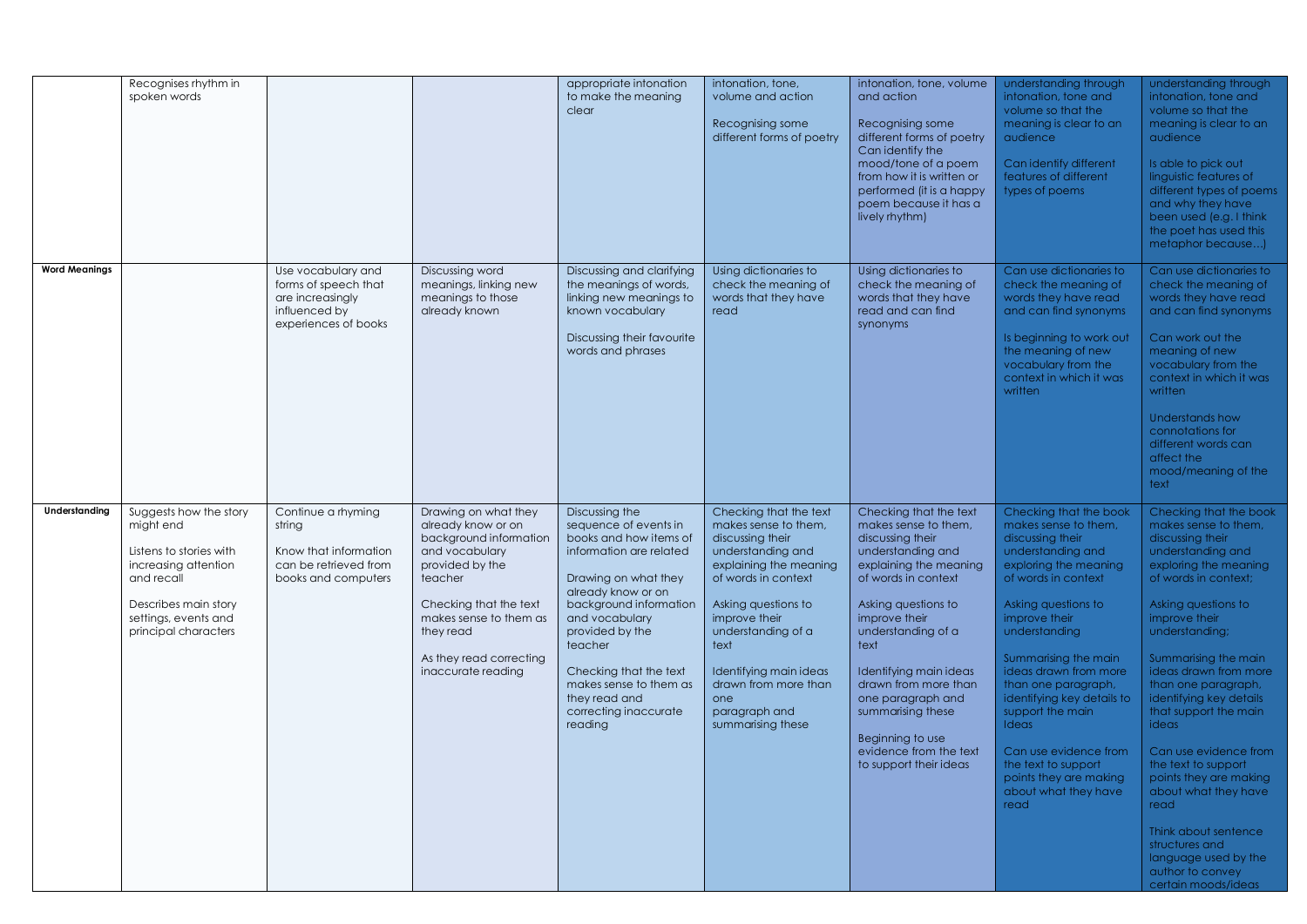| Inference             | Answer 'how' and 'why<br>questions about<br>experiences and in<br>response to stories or<br>events | Discussing the<br>significance of the title<br>and events<br>Making inferences on<br>the basis of what is<br>being said and done | Making inferences on<br>the basis of what is<br>being said and done<br>Answering and asking<br>questions | Drawing inferences<br>such as inferring<br>characters' feelings,<br>thoughts and motives<br>from their actions, and<br>justifying<br>inferences with<br>evidence                 | Drawing inferences such<br>as inferring characters'<br>feelings,<br>thoughts and motives<br>from their actions, and<br>justifying<br>inferences with<br>evidence from across<br>the text                                                                    | Drawing inferences<br>such as inferring<br>characters' feelings,<br>thoughts and motives<br>from their actions, and<br>justifying inferences with<br>evidence<br>Can draw inferences<br>from things that are not<br>explicitly mentioned in<br>the text                                          | Drawing inferences such<br>as inferring characters'<br>feelings, thoughts and<br>motives from their<br>actions, and justifying<br>inferences with<br>evidence<br>Can draw inferences<br>from things that are not<br>explicitly mentioned in<br>the text<br>Can talk about how the<br>author wants the reader<br>to think/feel through<br>how the text is written                                                                          |
|-----------------------|----------------------------------------------------------------------------------------------------|----------------------------------------------------------------------------------------------------------------------------------|----------------------------------------------------------------------------------------------------------|----------------------------------------------------------------------------------------------------------------------------------------------------------------------------------|-------------------------------------------------------------------------------------------------------------------------------------------------------------------------------------------------------------------------------------------------------------|--------------------------------------------------------------------------------------------------------------------------------------------------------------------------------------------------------------------------------------------------------------------------------------------------|-------------------------------------------------------------------------------------------------------------------------------------------------------------------------------------------------------------------------------------------------------------------------------------------------------------------------------------------------------------------------------------------------------------------------------------------|
| Prediction            |                                                                                                    | Predicting what might<br>happen on the basis of<br>what has been read so<br>far                                                  | Predicting what might<br>happen on the basis of<br>what has been read so<br>far                          | Predicting what might<br>happen from details<br>stated and<br>implied                                                                                                            | Predicting what might<br>happen from details<br>stated and<br>implied                                                                                                                                                                                       | Predicting what might<br>happen from details<br>stated and implied                                                                                                                                                                                                                               | Predicting what might<br>happen from details<br>stated and implied                                                                                                                                                                                                                                                                                                                                                                        |
| Authorial<br>Intent   |                                                                                                    |                                                                                                                                  |                                                                                                          | Discussing words and<br>phrases that capture<br>the reader's<br>interest and imagination<br>Identifying how<br>language, structure,<br>and presentation<br>contribute to meaning | Discussing words and<br>phrases that capture<br>the reader's<br>interest and imagination<br>Identifying how<br>language, structure,<br>and presentation<br>contribute to meaning<br>Can identify how the<br>layout of a text supports<br>the authors intent | Identifying how<br>language, structure and<br>presentation<br>contribute to meaning<br><b>Discuss and evaluate</b><br>how authors use<br>language,<br>including figurative<br>language, considering<br>the impact on the<br>reader<br>Can draw comparisons<br>with what they have<br>read before | Identifying how<br>language, structure and<br>presentation contribute<br>to meaning<br>Discuss and evaluate<br>how authors use<br>language, including<br>figurative language,<br>considering the impact<br>on the reader<br>Can draw comparisons<br>with what they have<br>read before<br>Can identify whether or<br>not they think the<br>author's intent was<br>successful and explain<br>their opinions using<br>examples and evidence |
| Non-Fiction           |                                                                                                    |                                                                                                                                  | Being introduced to<br>non-fiction books that<br>are structured in<br>different ways                     | Retrieve and record<br>information from non-<br>fiction                                                                                                                          | Retrieve and record<br>information from non-<br>fiction                                                                                                                                                                                                     | Distinguish between<br>statements of fact and<br>opinion<br>Retrieve, record and<br>present information<br>from nonfiction                                                                                                                                                                       | Distinguish between<br>statements of fact and<br>opinion<br>Retrieve, record and<br>present information<br>from non-fiction<br>Critique the text and<br>how successful it is in<br>their opinion                                                                                                                                                                                                                                          |
| Discussing<br>Reading | Listen and respond to<br>ideas expressed by                                                        | Participate in discussion<br>about what is read to                                                                               | Participate in discussion<br>about books, poems &                                                        | Participate in discussion<br>about both books that                                                                                                                               | Participate in discussion<br>about both books that                                                                                                                                                                                                          | <b>Recommending books</b><br>that they have read to                                                                                                                                                                                                                                              | Recommending books<br>that they have read to                                                                                                                                                                                                                                                                                                                                                                                              |